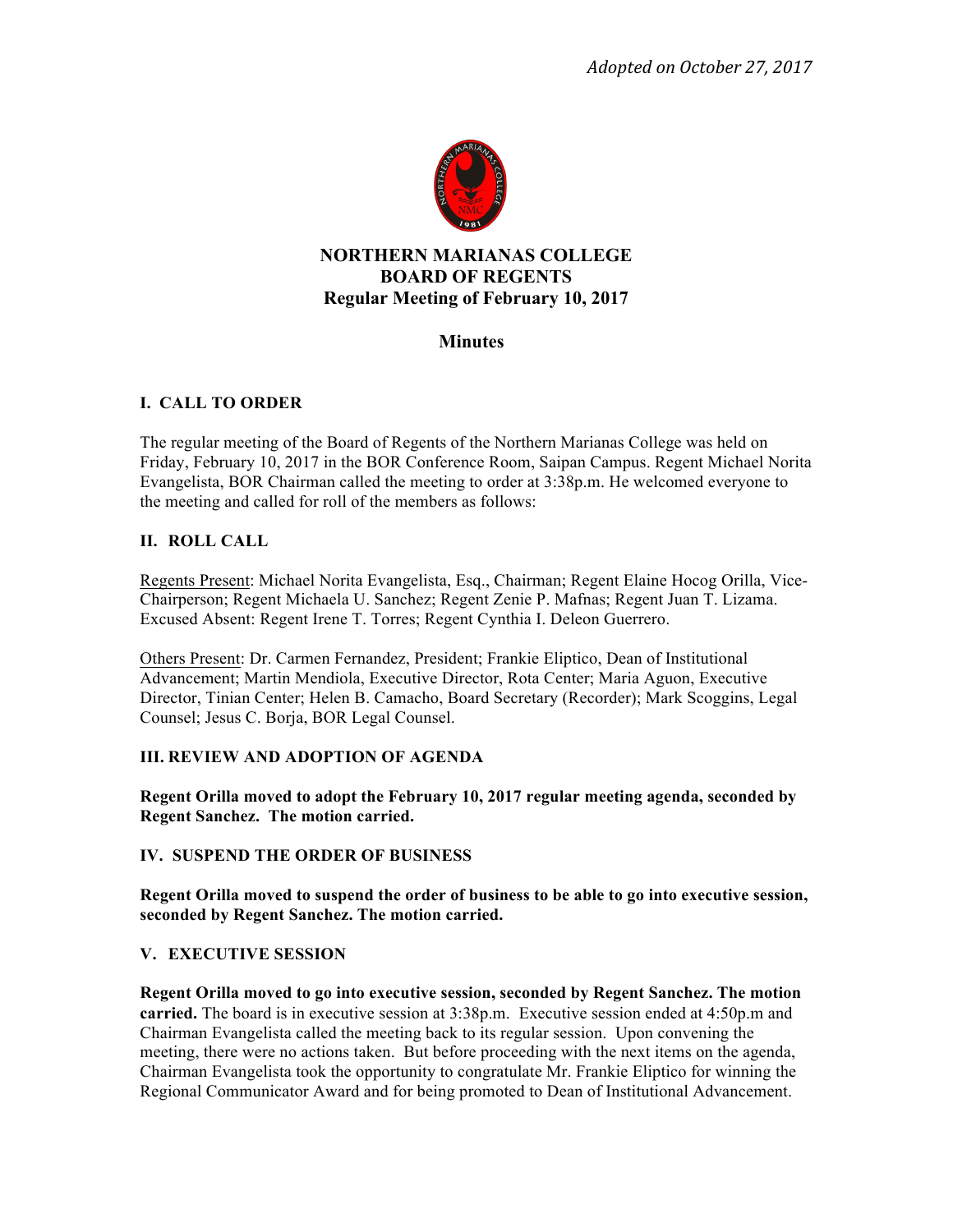President Fernandez also lauded that Frankie competed with heavy hitters from ivy league schools. Frankie shared some comments about his experience and also thanked the board and president for the commendation.

### **VI. REVIEW AND ADOPTION OF MINUTES**

A. October 28, 2016 – Regular Meeting **Regent Sanchez moved to adopt the October 28, 2016 regular meeting minutes, seconded by Regent Orilla. The motion carried.** 

B. November 10, 2016 – Special Meeting **Regent Sanchez moved to adopt the November 10, 2016 special meeting minutes, seconded by Regent Orilla. The motion carried.** 

C. December 23, 2016 – Special Meeting Regent Lizama moved to adopt the meeting minutes, seconded by Regent Orilla.

Discussion: Regent Lizama stated that the meeting time needs to be verified and also more review on the President's long term objective. After discussion, Regent Lizama withdrew his motion.

**Regent Orilla moved to table the meeting minutes, seconded by Regent Sanchez. The motion carried.** 

**VII. PUBLIC COMMENT PERIOD**  None.

## **VIII. STANDING COMMITTEE REPORTS**

A. Finance Committee None.

B. Audit Committee None.

C. Human Resources Committee None.

D. Regent Nominating Committee None.

E. Program Committee None.

### **IX. OLD BUSINESS**

### A. Policy 6000 – Compensation and Classification

This item is tabled as the HR committee was unable to meet.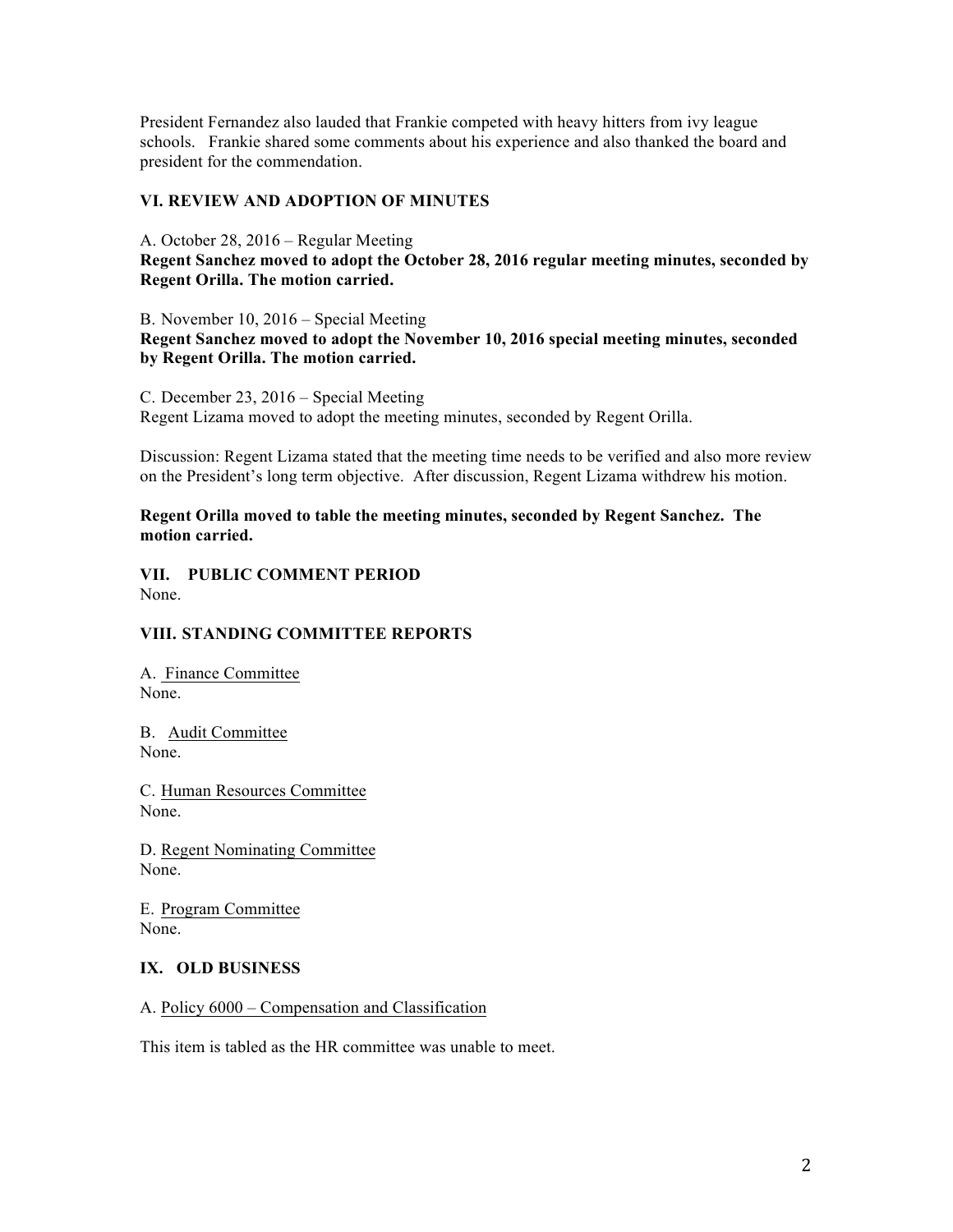## B. Board Policy No. 1017- Conflict of Interest and Commitment

#### **Committee as a Whole**

**Regent Orilla moved to take this matter up in committee as a whole, as it is an accreditation concern, seconded by Regent Sanchez.** President Fernandez provided a summary and a copy of the policy revision. Basically, the special visit team (Dec 1-2, 2016) reviewed the new board policy no. 1017, Conflict of Interest and recommended adding provisions for Conflict of Commitment. This should address situations that arise regarding conflicts of time commitment for employees and board members.

Chairman Evangelista assigned the policy to Counsel Borja and president for further review. The president will research other institutions and the counsel will review it from a legal standpoint. Counsel Borja raised concern about the word "perceptible" and that it must be clearly defined. The board then returned to the regular agenda.

#### C. Facilities Master Plan

This item is tabled and referred back to Program Committee.

#### D. Memorandum of Understanding

Regent Lizama informed the board that he has not been able to meet with the president regarding this matter. Regent Orilla recommended bringing this item back to the HR committee. **This item is tabled.** 

#### E. President's Evaluation 2016-2017

Regent Orilla informed the board that this item was referred back to the president where she was asked to include her long-term goal as recommended by the special visit team. This matter was referred back to the committee. **This item is tabled.** 

### **X. NMC EXECUTIVE REPORTS**

A. President's Report

President Fernandez gave her report, a copy of which was provided.

#### B. WASC Accreditation Update

President Fernandez provided the WASC update. She noted important dates: the commission meeting is scheduled for February 16, 2017; the Interim Report is due March 1, 2017.

#### C. Legislative Update

Frankie Eliptico, Dean of Institutional Advancement gave the legislative updates, a copy of which was provided.

**XI. BOARD MEETING ASSESSMENT**  Done.

**XII. EXECUTIVE SESSION** Done.